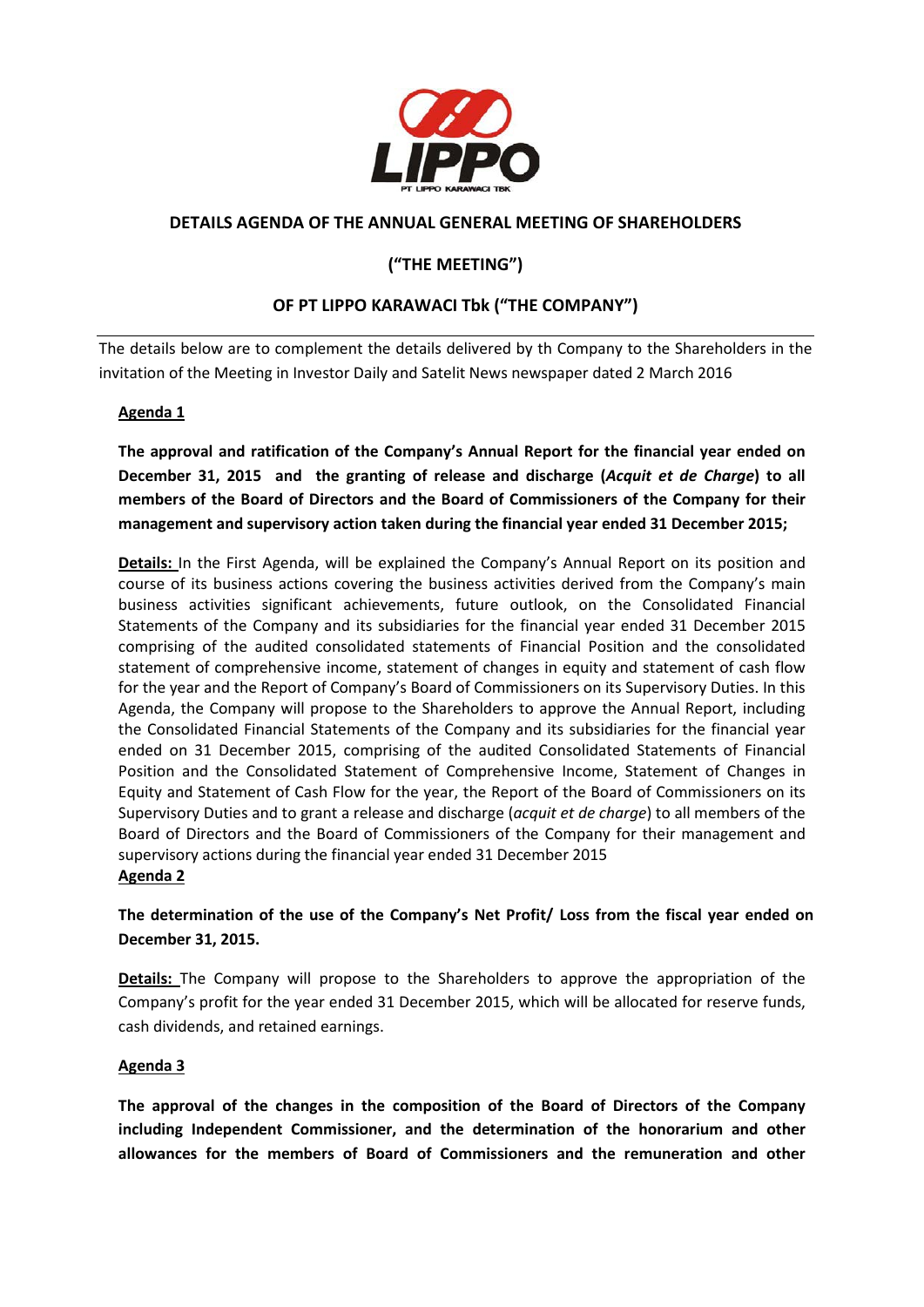#### **allowances for the members of the Board of Directors of the Company.**

**Details:** In this agenda, the Company will propose Shareholders to approve the changes of the Board of Directors, to accept/approve the resignation of the member of the Board of Directors and to approve the appointment of 3 (three) members of the Board of Directors and to approve the procedure for determination on remuneration and honorarium and other allowances for the Board of Directors and the Board of Commissioners of the Company holding office during financial year 2016.

Herewith, the candidates of the proposed members of Board of Directors to be approved by the Shareholders:

#### **Lee Heok Seng**

With more than 20 years of banking experiences, he has garnered a wide spectrum of insights, spanning from business development, structuring and risk management. Building from his senior positions substantially gained from the foreign financial institutions, he became Managing Director & Chief Risk Officer of PT Bank Lippo Tbk.

Mr. Lee Heok Seng subsequently ventured into training & consultancy business and spent about a decade as an entrepreneur gaining additional exposures

Prior to joining PT Lippo Karawaci Tbk, he was appointed Vice Dean of Business School at University Pelita Harapan (UPH) and this augured well with hsi business studies obtained from National University of Singapore, coupled with his vast experiences from banking and being an entrepreneur. He currently still sits on the Ex-Committee and Board, value adding to the strategic vision and operations of Business School

#### **Chan Chee Meng**

Mr. Chan Chee Meng (55) has served as Senior Executive Lippo Homes since 2015. He began his career with Othman Hew & Co (1980 – 1984) as Senior Auditor, and with Azman, Wong Salleh & Co (1985 – 1988). He had also served as Group Accountant/Finance Manager with Jacks International Ltd./Williams Jacks & Co (1989) and Finance Manager at Nam Fatt Berhad ( 1990 – 1992). Later, he worked with Amanah Capital Partners Berhad (1999 – 2002) wiht his last position as Director, Finance & Information Technology Group, and as Director, Property Division. He then served as Cheif Executive Officer at Kuala Lumpur Central (2002 – 2008), Executive Director at Guocoland (M) Bhd (2008 – 2010), Head of Property at Fitters Diversified Bhd (2011 – 2012), and Executive Director at Tanco Holdings Bhd (2012 – 2015). He is graduated from The Malaysian Institution of Certified Public Accountants (1986) and the Chartered Institute of Management Accountants (1988)

#### **Richard Setiadi**

Started his career as an Auditor in Arthur Andersen Public Accountant Firm in 1993, Mr. Richard Setiadi conducted audits for several leading companies such as: PT Telekomunikasi Indonesia Tbk, PT Great Giant Pinapple, Asia Pulp & Paper Co. And PT Matahari Putra Prima Tbk. He has been an external auditor for PT Matahari Putra Prima Tbk since 1993, until finally he joined Lippo Group in 2001 as head of Finance Accounting PT Matahari Putra Prima Tbk.

During his career at Lippo Group, he has marked excellent achievements in the course of his career by occupying several positions. In 2002, he participated in the separation of business unit Matahari Department Store (MDS) and Matahari Food Business (MFB). In 2003, he was appointed as Chief Financial Officer (CFO) of Matahari Food Business (MFB). He also played a role in the process of business transformation Matahari Food Business (MFB) into a growing business units as a leading food retailer in Indonesia.